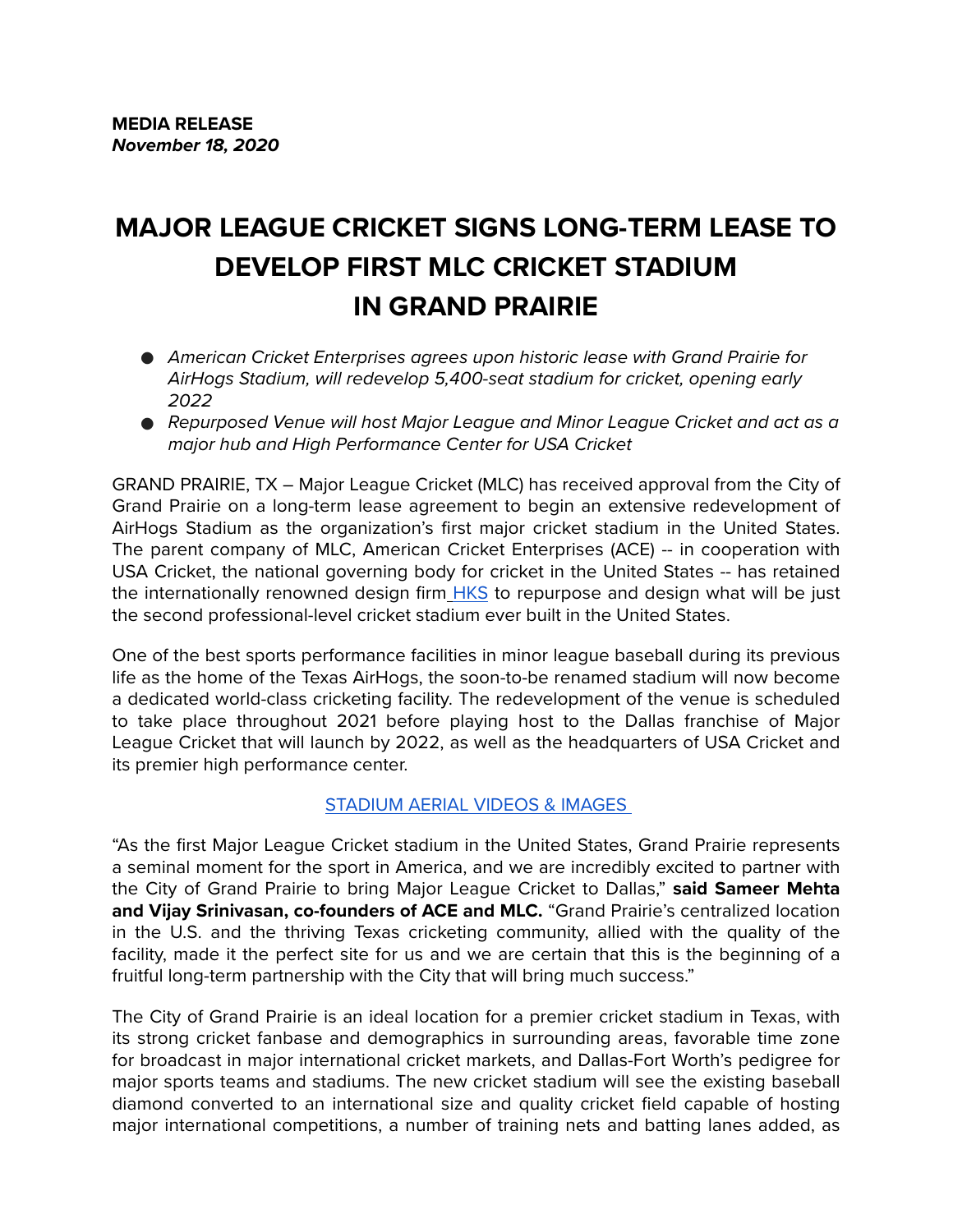well as two additional outside turf fields that will be used for training and by the affiliated Major League Cricket academies. Upon completion, it will be the most extensive and fully-dedicated cricket facility in the United States.

The venue will be a centerpiece of USA Cricket's efforts to bring major international events to the United States, including regional International Cricket Council (ICC) World Cup and T20 World Cup Qualifiers, and International Series against Canada and other contemporary nations. The stadium will also be a featured aspect of USA Cricket's effort to bring the ICC World Cup to the United States by 2031, the second largest global sporting event by TV viewership, in a process that is ongoing as part of a joint bid with the West Indies.

"We are very excited about this opportunity to bring cricket to Texas by converting our minor league baseball stadium," said Grand Prairie Mayor Ron Jensen. "Cricket is the second most popular sport in the world behind soccer, with a large and growing audience in the states. We look forward to an exciting future with our partners."

The redeveloped stadium is slated to be ready for cricket in Spring 2022, but will serve as a key high performance center for the USA Cricket Men's and Women's National Teams in the interim. The National Teams and other key youth and zonal cricket squads will be able to use it for training during that time. The Men's National Team is currently ranked 19<sup>th</sup> in the world, having gained One Day International status for the first time in 2019. The USA Women's National Team will be attempting to qualify for the Cricket World Cup for the first time next year, having advanced to the global qualifier in 2019.

"In association with our partners at ACE, we now have a world-class facility to develop our domestic talent and help us fulfill the goals we announced in our Foundational Plan," **said Paraag Marathe, USA Cricket Chairman.** "The successful development of a cricketdedicated stadium has long been a priority for us, and it is a significant stride forward for the growth of cricket in America. We also look forward to bringing international cricket events, and the crowds that go with them, to our new stadium, and to help introduce the sport to a broader audience."

USA Cricket has recently undergone a significant transformation that includes the release of the organization's first [Foundational Plan](https://www.usacricket.org/media-release/usa-cricket-launches-foundational-plan/) with a vision to establish cricket as a leading sport in the USA and become a full member of the International Cricket Council by 2030. Cricket is the world's second-most popular sport in terms of global viewership, attracting billions of viewers worldwide with a significant, growing American fanbase. USA Cricket counts 200,000 regular players across the country, with more than 20 million fans and more than 4 million regular viewers of cricket.

Honored by Baseball Digest as the Best New Ballpark in 2008 following its inaugural season, AirHogs Stadium served as the home of the Texas AirHogs of the American Association of Independent Professional Baseball for 12 years. The stadium, located conveniently between Arlington and Dallas, is adjacent to Lone Star Park horse racing track and The Theater at Grand Prairie, currently seats a capacity of 5,445 and features 13 luxury suites and ample space for improved amenities to enhance the experience of fans and cricketers alike. The stadium will be repurposed to be completely dedicated for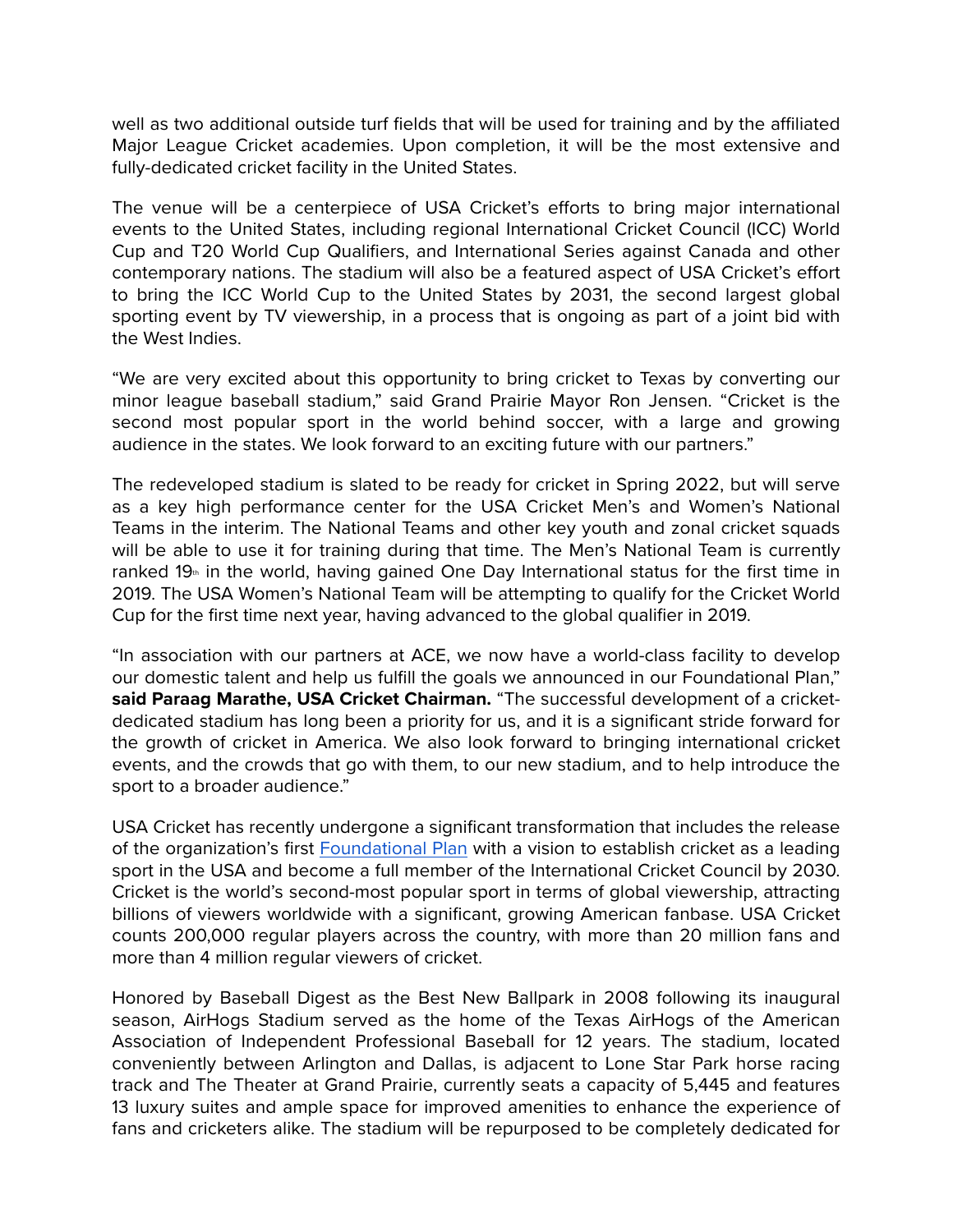cricket, with an increase in the seating capacity planned to accommodate more than 8,000 spectators with additional and upgraded hospitality features.

Along with the changing demographics of the Dallas region that have made the area a prime location for the grassroots development of cricket, the sport has seen recent progress domestically at the professional level. Following a player draft in August this year, Minor League Cricket (MiLC) successfully staged a series of Exhibition Matches over five weeks, the largest national cricket competition in U.S. history. The best amateur cricketers in the U.S. combined with 36 first-class and international players to play 51 competitive and entertaining T20 matches across 17 venues involving 18 of the 24 MiLC franchises with 312 drafted players competing in at least one match. ACE is preparing to launch its full inaugural MiLC T20 cricket season in May 2021, with MLC expected to start its competition in 2022.

MLC, which is exclusively sanctioned by USA Cricket, represents the most ambitious and transformational venture ever undertaken in the American cricket landscape. Focused on staging the highest quality T20 cricket for U.S. cricket fans, MLC will feature top international cricketers from around the globe, and provide a stage for domestic cricketers to showcase their talents to a global audience.

As the ICC's member body for the United States, USA Cricket selected MLC as its exclusive partner for the development of a professional T20 cricket league. As exemplified by this establishment of AirHogs Stadium as a High Performance Training Center for USA Cricket, MLC provides support for both the USA's Men's and Women's teams, with the goal of elevating them to the highest level of international competition.

The founders of MLC have been deeply involved with cricket in the U.S. for years, particularly with the establishment of the U.S. as a major broadcast market for the sport. MLC is co-founded by the founders of Willow TV, the largest cricket broadcaster in North America and the principals of The Times of India Group, India's largest media conglomerate. MLC is also backed by a prominent and diverse group of investors from across the U.S.

#### **FOR MORE DETAILS CONTACT**

Amy Sprinkles, City of Grand Prairie, [asprinkles@gptx.org](mailto:asprinkles@gptx.org) Email: [media@usacricket.org](mailto:media@usacricket.org) or [media@majorleaguecricket.com](mailto:media@majorleaguecricket.com)

## **ABOUT MAJOR LEAGUE CRICKET**

Major League Cricket is the first professional Twenty20 cricket league in the United States. Exclusively sanctioned by USA Cricket, Major League Cricket will feature top players from around the globe while also providing an opportunity for domestic cricketers to showcase their talents to a global audience. Featuring six franchises from major cities across the United States, the inaugural season will commence in 2022 and bring world-class T20 cricket to America for the very first time.